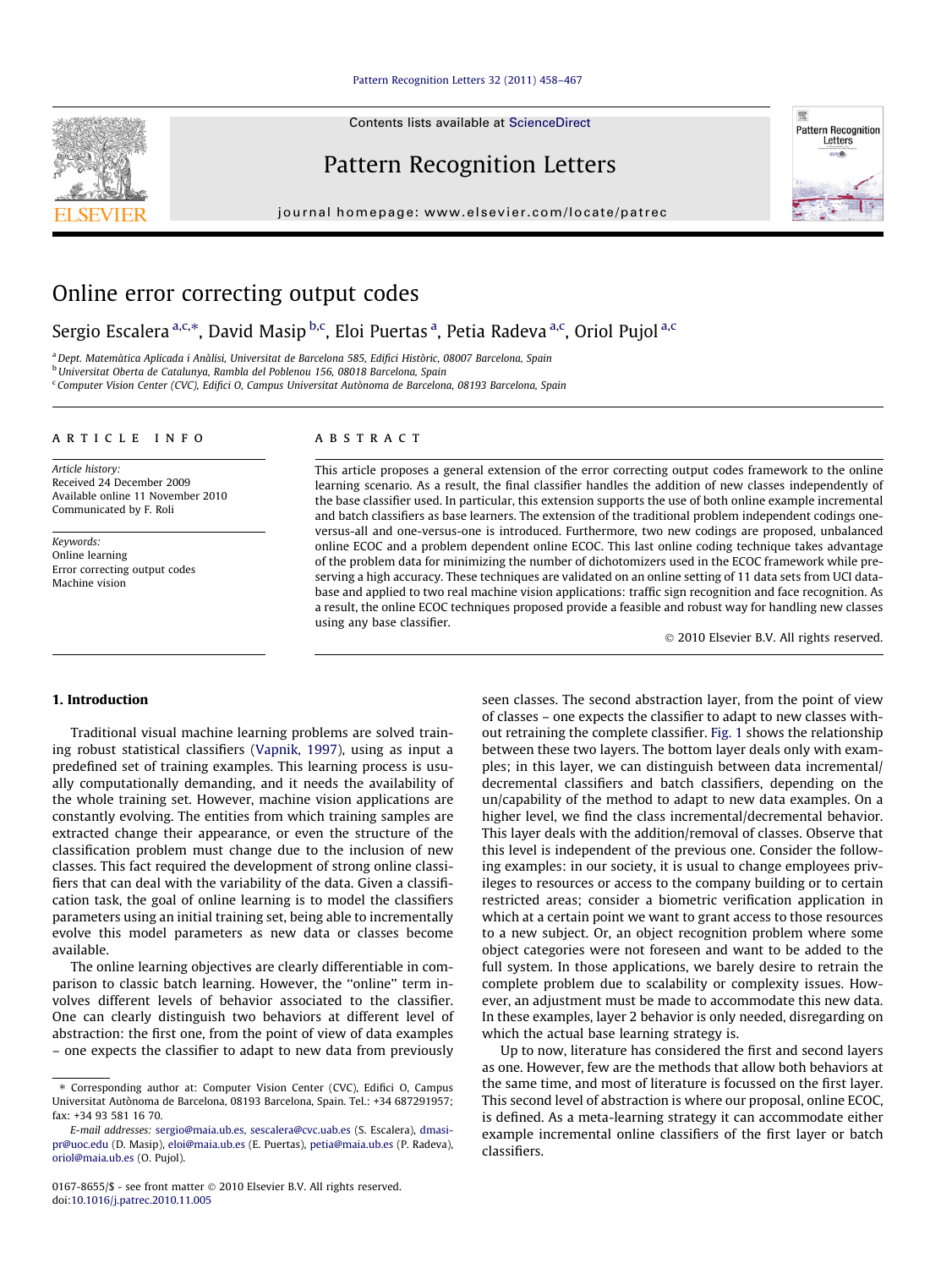<span id="page-1-0"></span>

Fig. 1. Abstraction layers of the online behavior.

In this paper, we study the suitability of the error correcting output codes (ECOC) [\(Kong and Dietterich, 1995\)](#page-9-0) framework to adapt to the online learning scenario. In particular, we focus on layer-2 using ECOC coding schemes, which incrementally allow new classes to be added to the original problem independently of the base classifier used. The addition of new unseen samples in the online ECOC algorithm becomes straightforward using an online (layer-1) base binary classification algorithm. However, the addition of new classes involves the addition of new codewords. Moreover, new dichotomizers (columns in the encoding matrix) could be needed to maintain the classification performances and isolate the new classes. Depending on how these new code words and dichotomizers are generated, different online ECOC strategies are defined. We study and compare four encoding matrix generation algorithms: (i) the online extension of the classic oneversus-all strategy, (ii) the inclusion of ternary encoding to improve the performance obtaining unbalanced online ECOCs, (iii) the online extension of the one-versus-one technique, and (iv) finally a more efficient problem dependent online ECOC encoding. This last algorithm solves class incremental problems minimizing the length of the encoding table (i.e. the computational needs) while maintaining significant classification rates. Notice that the online ECOC scheme does not necessarily involve the use of online layer-1 base classifiers. Some applications could require the use of specific binary base classifiers that can not be extended to the online case. In this sense, this article also provides a solution to this problem.

The paper is organized as follows: in the next section an overview of the state-of-the-art online learning is shown. Section 3 describes the basic ECOC technique and, in particular, it explains the weighing decoding step. Section [4](#page-2-0) proposes the extension of the ECOC framework to the layer-2 online case. Section [5](#page-5-0) shows the validation performed on the UCI database and the experiments in two independent machine vision problems: a traffic sign recognition and face recognition. Finally, Section [6](#page-8-0) concludes this work.

#### 2. Online learning

Online learning is the area of machine learning concerned with learning from examples on the fly. In this framework, each example is trained once and it is never examined again. Online learning is necessary when data continuously arrives and it is not possible to perform an efficient storing for batch learning, or when retraining the whole framework becomes computationally unfeasible. This causes that the training phase can be done in different episodes or rounds. Hence, the main flow of an online algorithm uses to following scheme:

- (a) Train the model using an initial data set.
- (b) Add the additional data set and adjust the model parameters.
- (c) Repeat (b) while new data arrives.

Recent online learning approaches are based on extending classical classifiers to the online case, typical examples are decision trees [\(Utgoff et al., 1997](#page-9-0)), online Support Vector Machines (SVM) ([Katagiri and Abe, 2006, 2000,,](#page-9-0)) or online ensemble of classifiers ([Oza, 2000\)](#page-9-0). Nevertheless, all these previous works have focused on two class problems. The general approach for dealing with the multiclass case is based on reducing a multiclass problem to multiple binary problems. [Katagiri](#page-9-0) and Abe (2006) in their own online SVM implementation use the one-versus-all scheme when using it in multiclass data. An n-class problem is converted into n twoclass problems and for the ith two-class problem, class i is separated from the remaining classes. Another strategy for online multiclass classification is the one proposed by [Crammer and](#page-9-0) [Singer \(2001\)](#page-9-0) in their called ''ultraconservative'' algorithms. In their approach, one prototype vector is maintained for each class. Given a new instance, each prototype is compared to the instance by computing the similarity-score between the instance and each of the prototypes for the different classes. The class predicted is the one which achieves the highest similarity score. After the algorithm makes a prediction, it receives the correct label of the instance and updates the set of prototypes. In this context, online feature extraction has also been studied in the prototype based classification. Incremental Principal Component Analysis (iPCA) was the first online extension of the well known PCA unsupervised feature extraction technique ([Artac et al., 2002; Hall et al., 1998\)](#page-9-0). More recently [Pang et al. \(2005\)](#page-9-0) proposed an extension of its supervised counterpart based on Fisher Linear Discriminant Analysis criterion. In addition, Polikar et al. designed the Learn++ algorithm ([Polikar et al., 2001; Muhlbaier et al., 2009\)](#page-9-0) where an ensemble of weak NN classifiers is generated to incrementally accommodate new samples to a previously learnt classifier.

## 3. Error correcting output codes

Error correcting output codes (ECOC) is a metalearning strategy that allows to extend any binary classifier to the multiclass case. The classic ECOC meta learning algorithm [\(Dietterich and Bakiri,](#page-9-0) [1995\)](#page-9-0) has two phases: in the learning step, an ECOC encoding matrix is constructed in order to define the combination of the M binary classifiers that allow full multi-class classification. In the testing phase (decoding step), the new sample  $x$  is classified according to the M binary classifiers set. The decoding algorithm finds the most suitable class label for the test sample using the output of this binary set of classifiers.

Briefly, given a set of N training samples  $X = \{x_1, \ldots, x_N\}$ , where each  $x_i$  belongs to the class  $C_i \in \{C_1, \ldots, C_K\}$ , an ECOC encoding consists on constructing M binary problems (called dichotomizers  $h_i$ ) from the original  $K$  classes. At each dichotomizer, the class set is split into the binary classes  $\{+1, -1\}$ , forming a  $K \times M$  encoding ECOC matrix T. When a new sample must be classified, the outputs of the dichotomizers (columns of the matrix  $T$ ) are used to construct the codeword that is compared with each row of the matrix T. The class with the minimum distance is selected as the classifier output. In this binary grouping setting, the total number of possible splits is  $2^{K-1} - 1$ , being the efficient construction of the ECOC matrix  $T$  the key issue in the training step. The encoding step was extended by Allwein et al. (2002) to include a new symbol – symbol 0 – so that, a class can be omitted in the training of a particular dichotomizer. Classical multi-class classification strategies, such as the one-vs-all or one-vs-one (when ternary representations are used) can be easily represented as an ECOC matrix. Nevertheless, more sophisticated problem dependent encodings have been shown to outperform classical approaches [\(Pujol et al., 2006;](#page-9-0) [Escalera et al., 2008\)](#page-9-0), without a significant increment of the codeword length.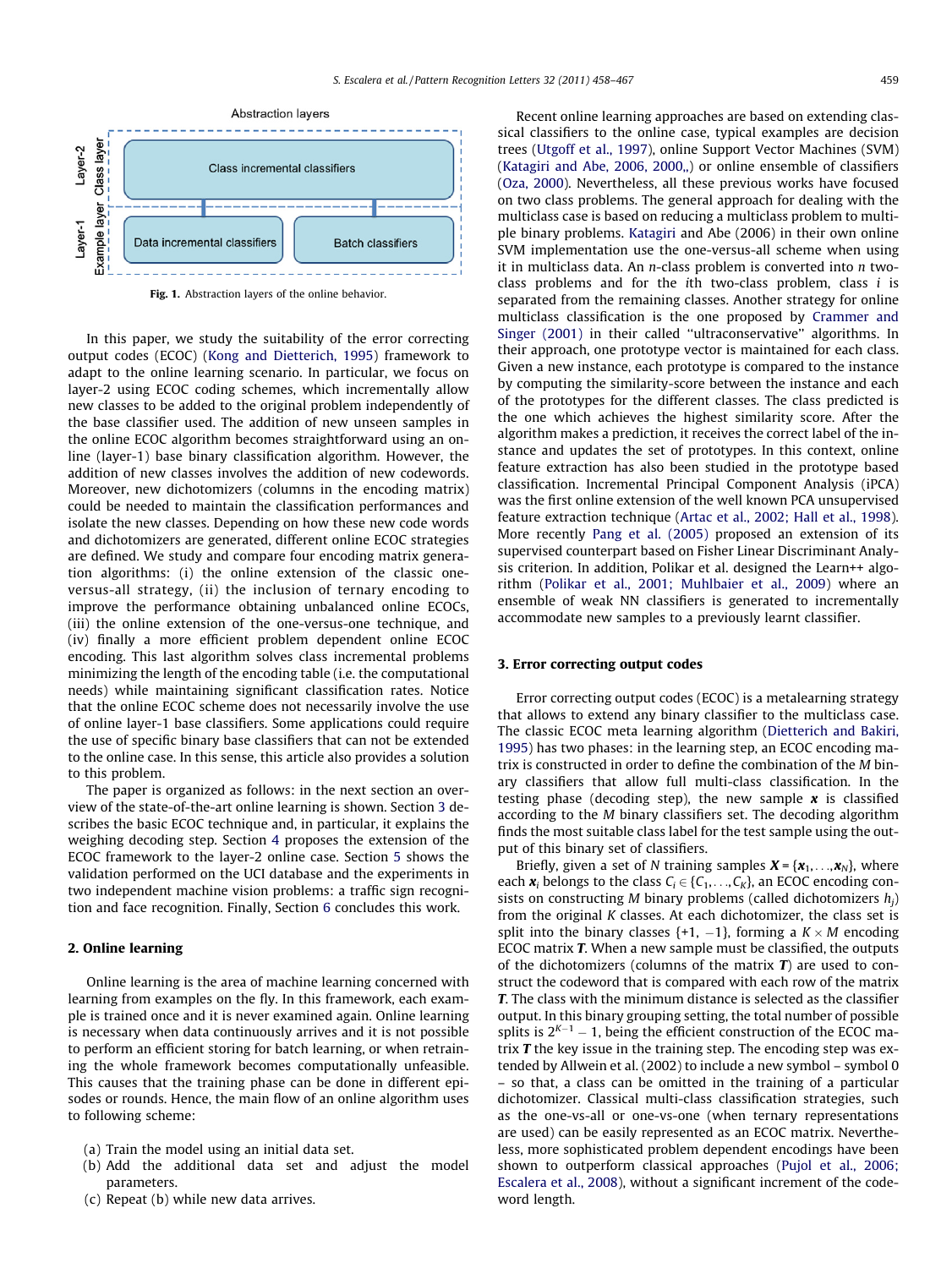<span id="page-2-0"></span>The most simple strategy for decoding is to use the Hamming distance between the output of the dichotomizers on the new test sample and each codeword (row) of the encoding matrix. However, other strategies, such as Euclidean decoding, Probabilistic decoding or Loss-based decoding can be used in this step.

## 3.1. Weighted decoding

In this section we detail the decoding strategy that is used throughout this article. This strategy has been shown [\(Escalera](#page-9-0) [et al., 2008](#page-9-0)) to be generally better than most of the state of the art decoding measures. The weighted decoding strategy decomposes the decoding step of the ECOC technique in two parts: a weighting factor for each code position and any decoding strategy. The weighting methodology is designed to fulfill two properties that allow a better behavior of the binary and ternary decoding. In (Escalera et al., 2006), the authors show that for a decoding strategy in a ternary ECOC to be successful, the bias induced by the zero symbol should be zero. Additionally, the dynamic range of the decoding strategy must be constant for all the codewords. Then, the goal of the weighting matrix is twofold: first, it isolates the decoding strategy from the commented properties. Second, it allows to encode the confidence on the prediction of each class.

**Definition.** We define the metaclass relative accuracy (r-value) of class k on the set S given the definition of the metaclasses  $\rho$  as,

$$
r_k(S, \rho, i)
$$
  
=  $\frac{\text{#elements of class } k \text{ classified as metaclass } i \text{ in the set } S}{\text{#elements belonging to class } k \text{ in the set } S},$  (1)

where  $\rho$  defines which classes belong to which metaclass. Using the ECOC notation, this is defined by a column of the matrix  $T$  (e.g. for column *j*,  $\rho = T(\cdot,j)$ ). Observe that for obtaining this value for all classes, we just have to test once the classifier trained for dichotomy j on the set S.

In order to encode the prediction of each class, one can use the r-values associated to each dichotomizer in the following way,

$$
w(i,j) = \left\{ \begin{matrix} r_i(S,T(\cdot,j),T(i,j)) & T(i,j) \neq 0, \\ 0 & \text{otherwise}. \end{matrix} \right.
$$

The zero value ensures that the bias due to the zero symbol is nullified at the decoding step. Moreover, to fulfill the second requirement (same dynamic range), each row of the matrix is normalized,

$$
\sum_{j=1}^M w(i,j) = 1, \quad \forall i \in \{1 \dots K\}.
$$

The second part of the weighting decoding depends on the base decoding strategy. In this article, we chose to use Linear Loss-based decoding as base strategy decoding. Linear Loss-based decoding was introduced by [Allwein et al. \(2002\)](#page-9-0) and is defined in the following way: given the input sample  $x$  and the binary code  $y$  result of applying all the dichotomizers  $(h_1, h_2, \ldots, h_M)$  to the input test sample, the decoding value is defined as follows:

$$
d(y, T(i, \cdot)) = \sum_{j=1}^{M} \mathcal{L}(T(i,j) \cdot h_j(x)),
$$

where  $T(i, \cdot)$  denotes the codeword for class *i*,  $h_i(x)$  is the prediction value for dichotomizer *j*, and  $\mathcal L$  is a loss function that represents the penalty due to the misclassification. In the case of Linear Loss-based decoding  $\mathcal{L}(\rho) = -\rho$ .

The complete decoding strategy weights the contribution of the decoding at each position of the codeword by the elements of W. As such, the final decoding strategy is defined as,

$$
d(y,T(i,\cdot))=\sum_{j=1}^M W(i,j)\cdot \mathcal{L}(T(i,j)\cdot h_j(x)).
$$

From the point of view of online processes, this decoding strategy is directly applicable to new classes. Observe that the weighting matrix for a class depends only on the elements of that class, disregarding the rest of the data. Given that, each time a new class is introduced in the framework only the information concerning this new class needs to be computed.

## 4. Online ECOC coding

In general, the addition of a new class in the ECOC matrix reshapes it in two ways: first, a new code must be defined for the new class. Second, new dichotomies could be needed to discriminate the new class. Additionally, we have a restriction, any knowledge in the ECOC matrix should be preserved, this means that it is undesirable to retrain previously learnt dichotomizers.

In this section, we introduce the extension of classic ECOC strategies – one-versus-all, one-versus-one strategies – to the layer-2 online case and propose a novel problem dependent layer-2 online ECOC coding that takes advantage of the particularities of the dataset for defining a more efficient ECOC coding in terms of number of classifiers and performance. With the exception of the first proposal, the rest of the techniques are independent of the base classifier and can accommodate both layer-1 online and batch learners.

## 4.1. Problem independent online ECOC designs

#### 4.1.1. One-versus-all online ECOC (1vsAllo)

The simplest approach for extending the ECOC framework to the online case is to take advantage of layer-1 base online learners. Recall that layer-1 base online learners are incremental learners that adapt to new samples without the need of retraining the full classifier on the whole data set. Thus, it is straight forward to think that if the new data belongs to a new class, one only needs to train this data for each dichotomizer according to the metaclass membership defined by the ECOC matrix.

The first possible extension of ECOC to online ECOC is the online one-versus-all ECOC. The algorithm takes as input the  $K \times M$ encoding ECOC matrix **T**, where each  $T(i,j) \in \{+1,-1\}$  represents the binary metaclass membership of the class i in the dichotomizer j. In the online 1vsAll encoding strategy, the addition of samples of a new class  $C_{K+1}$  generates a new dichotomizer  $h_{M+1}$  and a new codeword  $C_{K+1}$ , where,

$$
T(i, M+1) = \begin{cases} -1 & i \neq K+1, \\ +1 & \text{otherwise.} \end{cases}
$$
 (2)

Additionally, all positions of the new codeword will be assigned to the metaclass  $-1$ , except for the position  $M + 1$ ,

$$
T(K+1,i) = \begin{cases} -1 & i \neq M+1, \\ +1 & \text{otherwise.} \end{cases} \tag{3}
$$



Fig. 2. 1vsAll encoding strategy.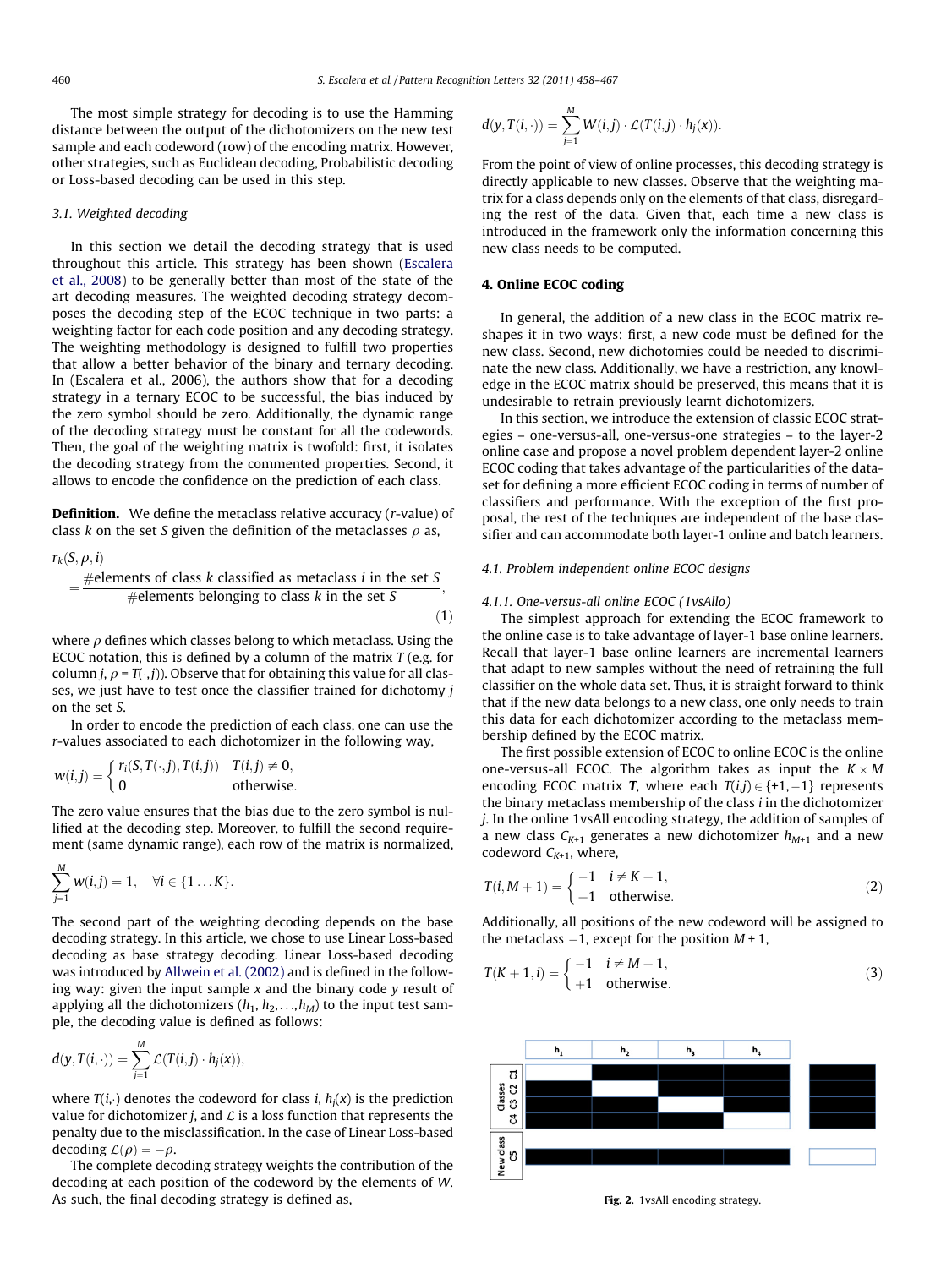The process is exemplified in [Fig. 2,](#page-2-0) where a black square represents a  $-1$  symbol in the matrix T, and a white square corresponds to the symbol +1. Notice that the addition of the new class increases in one row and column the characteristic identity matrix of the oneversus-all online approach.

#### 4.1.2. Unbalanced online ECOC (UNBo)

If we want to extend the online layer-2 behavior to batch base classifiers, we must be sure not to retrain the classifiers whenever the metaclass definition is changed by the fact of adding a new codeword. This objective can be achieved by ignoring new classes in previously trained classifiers. This leads to a degenerate matrix which we call unbalanced online  $ECOC<sup>1</sup>$  (UNBo).

Analogous to the previously defined method, the online unbalanced ECOC requires of a new dichotomizer  $h_{M+1}$  and a new codeword  $C_{K+1}$ . The new dichotomizer is defined by the one-versus-all strategy as shown in Eq. [\(2\).](#page-2-0) On the other hand, since we cannot afford to retrain any previously learnt dichotomizer, the new codeword preserves the original encodings by adding the 'don't care' symbol to all positions of the new codeword except for the position  $M + 1$ , in the following way,

$$
T(K+1,i) = \begin{cases} 0 & i \neq M+1, \\ +1 & \text{otherwise.} \end{cases}
$$

The process is exemplified in [Fig. 3\(](#page-4-0)a), where a black square represents the  $-1$  symbol in the matrix **T**, a grey square represents the zero symbol and a white square the +1 symbol. In this case, the incremental addition of new classes generates binary dichotomizers as in the 1vsAll case. However, the codewords for the new classes are selected in such a way that do not distort the previously learned dichotomizers. From the perspective of tree embedding into ECOC matrices [\(Pujol et al., 2006\)](#page-9-0) this kind of codification comes from an unbalanced classification tree. [Fig. 3](#page-4-0)(b) shows the unbalanced tree that generates the ECOC matrix of [Fig. 3](#page-4-0)(a).

## 4.1.3. One-versus-one online strategy (1vs1o)

Another widely used ECOC coding strategy is one-versus-one. The definition of this technique allows to extend its behavior to the online case in a simple way independently of the type of base classifier used. Observe that in this scheme a new class introduces a new codeword for class  $K + 1$  and K dichotomizers corresponding to all pairs of classes involving class  $K + 1$ .

Given the  $K \times M$  encoding ECOC matrix **T**, and using the ternary representation,  $T(i,j) \in \{+1,$  0,  $-1$  }, the online one-versus-one method requires the definition of a new codeword of size  $(K + 1)K/2$  as follows:

$$
T(K+1,i) = \begin{cases} 0 & i \leq K, \\ +1 & \text{otherwise.} \end{cases}
$$

Observe that the new class it is not considered in the previously trained classifiers. On the other hand, a new class will need of K new classifiers,

$$
T(i, M + j) = \begin{cases} -1 & i = j, \\ +1 & i = K + 1, \\ 0 & \text{otherwise.} \end{cases} \quad \forall i, j \in \{1 \dots K\}.
$$

The main drawback of this technique is that the addition of a new class makes the ECOC matrix to grow linearly, resulting in quadratic codewords with respect to the number of classes. This makes this approach unfeasible if the expected number of classes is high – as it is usual in machine vision applications.

## 4.2. General problem dependent online ECOC (PDo)

In the previous algorithms, the grouping properties of the encoding matrix  $T$  are predefined at design time. Nevertheless, it seems that more efficient grouping decisions could be performed when the specific nature of the problem is taken into account. A problem dependent approach can select the proper values of  $T(i, j)$  using a data driven criteria, such as the training error on a validation subset. For this purpose, we take advantage of the previously defined weighted decoding, which allows to take into account the metaclass relative accuracy (r-value) as defined in Eq. [\(1\)](#page-2-0). The new algorithm is independent of the base classifier applied.

Algorithm 1. General algorithm for the creation of the problem dependent layer-2 online ECOC matrix.

- **Input:** Set of data points  $S = \{(x_i, C_i) | x_i \in X \land C_i \in \mathbb{C}\}\$  divided in a training set  $S_t \subset S$  and a validation set  $S_v \subset S$  so that,  $S_t \cup S_v = S$  and  $S_t \cap S_v = \emptyset$
- **Input:** ECOC matrix **T** of size  $K \times M$ ,  $K = |C|$
- **Input**: Set of new training instances  $S_0 = \{x_{N+1},...,x_{N+U}\}\$ from a new class  $C_{K+1}$

**Input:** Parameters  $\epsilon$  and  $\alpha$ 

- **Output:** Expanded ECOC matrix  $\tilde{T}$
- begin step 1: Vertical expansion
	- for each column/dichotomy  $j \in \{1,...,M\}$  do
	- $\prime$ \* Find the weight associated to that class for dichotomy j as the maximum metaclass relative accuracy for all possible codes \*/

$$
W(K+1,j) = max(\alpha r_{K+1}(S_t, T(\cdot,j),l) + (1-\alpha) r_{K+1}(S_{\nu},
$$

 $T(\cdot,j),l)$   $\forall$   $l \in \{1, -1\}$ 

if  $W(K + 1, j) < \epsilon$  then

$$
W(K+1, j) = 0; T(K+1, j) = 0
$$

else

/\* Fill the ECOC matrix with the code value that maximized the weight \*/

 $\widetilde{T}(K+1,j) = \argmax_i(\alpha r_{K+1}(S_t, T(\cdot,j), l) +$  $(1-\alpha)r_{K+1}(S_\nu,T(\cdot,j),l))\quad \forall l\in\{1,-1\}$ 

end

begin step 2: Base horizontal expansion

 $T(K + 1, M + 1) = -1$ 

 $\widetilde{T}(j, M + 1) = 1 \quad \forall j \in \{1 \dots K\}$  $w(K + 1,M + 1) = \alpha r_{K+1}(S_t, T(\cdot,M + 1), -1) + (1 - \alpha)$  $r_{K+1}(S_{v},T(\cdot,M+1), -1)$ 

end

begin step 3: Problem dependent horizontal expansion while  $w(K + 1, M + 1) \leqslant \epsilon$  and

 $|\{\widetilde{T}(j,M+1)=1, \quad \forall j \in \{1...K\}\}| > 1$  do Calculate the confusion vector with respect to class  $C_{K+1}$ Select the class  $C_e$  with maximum error  $\tilde{T}(e, M + 1) = 0$ Add a new column at position  $s = length(T) + 1$  so that,

$$
\widetilde{T}(j,s) = \begin{cases}\n1 & j = e \\
-1 & j = K + 1 \\
0 & \text{otherwise}\n\end{cases}
$$

Find the new weights according to the new dichotomy definitions

$$
w(j,M+1) = \alpha r_j(S_t, T(\cdot, M+1), T(j,M+1)) +
$$
  
(1 - \alpha)r\_j(S\_t, T(\cdot, M+1), T(j,M+1))  
and w(j,s) = \alpha r\_j(S\_t, T(\cdot, s), T(j,s)) + (1 - \alpha)r\_j(S\_t, T(\cdot, s),  
T(j,s)) \quad \forall j \in \{1, ..., K+1\}

 $1$  Note that, though this method is motivated by the necessity of extending the oneversus-one technique when the base dichotomizers belong to the batch classifiers family, this strategy supports both layer-1 online and batch learners.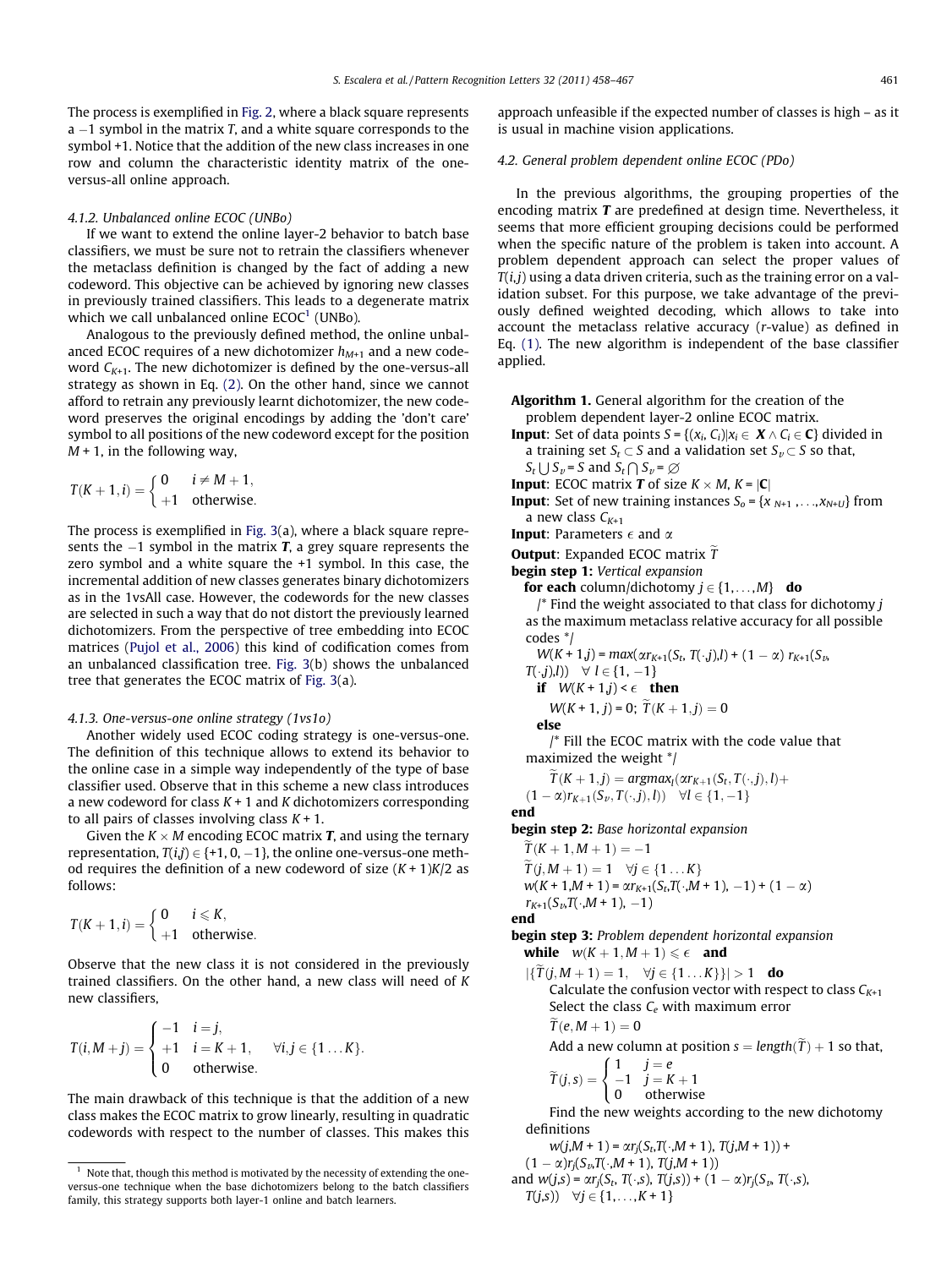<span id="page-4-0"></span>

Fig. 3. Unbalanced encoding strategy. (a) Coding matrix and (b) unbalanced tree associated.



Fig. 4. Problem dependent online strategy.

The problem dependent online ECOC coding is built in three steps:

- (1) Vertical extension: This step consists of creating a new codeword for the new class. As such, a new row is added to the matrix. The values of this codeword depend on how well each dichotomy models the new class. The metaclass relative performance is a measure that reflects how well the dichotomizer splits the new class when it is considered as belonging to the metaclass  $+1$  or  $-1$ . Then, the new code will be the value of the metaclass that maximizes the metaclass relative performance. Note that the maximum of this value lies between [0.5...1]. Additionally, the value is stored in the weighting matrix as a measure of the confidence in that code position. Observe that if one considers the r-value to be too small, one has the option of setting the value to zero meaning that we 'do not consider' that dichotomizer in the new codeword. We reflect this issue by allowing the user to define a minimum confidence represented by  $\epsilon$  ( $\epsilon$  > 0.5). In Fig. 4, the first step tests dichotomizers  $(h_1, h_2, h_3)$  with the samples of the new class, assuming that they belong to the metaclasses  $\{+1, -1\}$ . The value of the metaclass with higher r-value is assigned to the new code. In the example, the new code corresponds to  $\{-1, 0, +1\}$ . As we commented, the r-value obtained for the new class by  $h_2$  is not higher than epsilon and, thus, the result of the dichotomizer is not considered in the decoding step.
- (2) Base horizontal extension: In general, a new class requires of an specialized dichotomizer. The second step uses a oneversus-all configuration as basic horizontal extension to define the new dichotomizer. This step requires the training of a new classifier and the adjustment of the corresponding r-values in the weighting matrix. In Fig. 4, the second step sets class 5 to  $+1$  and the rest to  $-1$ . Again the r-value for each class must be computed and stored in the weighting matrix W.
- (3) Problem dependent horizontal refinement: This step proposes an r-value driven variable codeword expansion. If the rvalue for the new class in the specialized dichotomizer

| Table 1 |  |                                           |
|---------|--|-------------------------------------------|
|         |  | UCI repository data sets characteristics. |

| Problem      | #Training samples | #Features | #Classes |
|--------------|-------------------|-----------|----------|
| Dermathology | 366               | 34        | 6        |
| Iris         | 150               | 4         | 3        |
| Ecoli        | 336               | 8         | 8        |
| Vehicle      | 846               | 18        | 4        |
| Wine         | 178               | 13        | 3        |
| Segmentation | 2310              | 19        | 7        |
| Glass        | 214               | 9         |          |
| Thyroid      | 215               | 5         | 3        |
| Vowel        | 990               | 10        | 11       |
| Balance      | 625               | 4         | 3        |
| Yeast        | 1484              | 8         | 10       |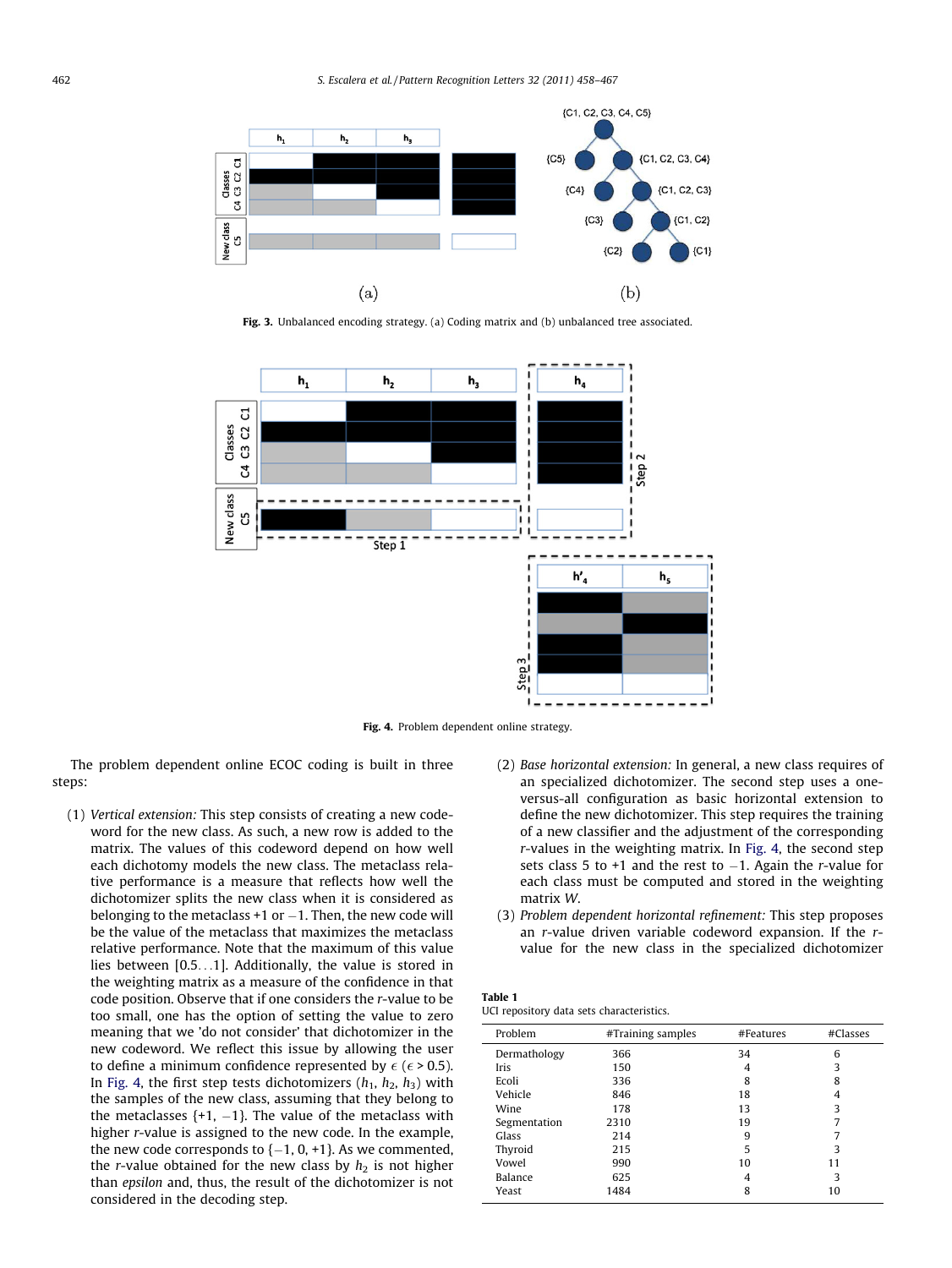<span id="page-5-0"></span>

| Table 2                                              |  |  |
|------------------------------------------------------|--|--|
| UCI classification results using online classifiers. |  |  |

| DB      | 1 <sub>vs1o</sub> | iLDA           | 1vsAllo        | <b>UNBo</b>      | PDo              | Batch PDo      | Learn++          | <b>SVM</b> |
|---------|-------------------|----------------|----------------|------------------|------------------|----------------|------------------|------------|
| Balance | $0.97(0.02)^*$    | 0.84(0.03)     | 0.91(0.01)     | $0.97(0.02)^{*}$ | $0.97(0.02)^*$   | $0.97(0.02)^*$ | 0.94(0.02)       | 0.97(0.02) |
| Wine    | 0.61(0.04)        | $0.74(0.06)^*$ | 0.51(0.10)     | 0.62(0.03)       | 0.65(0.05)       | 0.64(0.04)     | 0.71(0.04)       | 0.61(0.04) |
| Thyroid | 0.95(0.03)        | 0.72(0.03)     | 0.90(0.04)     | 0.95(0.03)       | $0.96(0.03)^*$   | $0.96(0.03)^*$ | 0.90(0.02)       | 0.95(0.03) |
| IRIS    | $0.97(0.04)^*$    | $0.97(0.03)^*$ | $0.97(0.04)^*$ | $0.97(0.04)^*$   | 0.95(0.04)       | 0.95(0.04)     | 0.93(0.02)       | 0.97(0.04) |
| Glass   | 0.46(0.04)        | $0.53(0.08)^*$ | 0.46(0.02)     | 0.36(0.03)       | 0.50(0.04)       | 0.49(0.04)     | 0.50(0.03)       | 0.46(0.04) |
| Ecoli   | $0.86(0.02)^*$    | 0.82(0.04)     | 0.77(0.03)     | 0.79(0.04)       | 0.84(0.03)       | 0.86(0.02)     | 0.85(0.02)       | 0.85(0.02) |
| Yeast   | $0.59(0.02)^*$    | 0.52(0.02)     | 0.46(0.02)     | 0.56(0.03)       | 0.58(0.03)       | 0.57(0.03)     | 0.51(0.03)       | 0.59(0.02) |
| Vowel   | 0.55(0.04)        | $0.74(0.04)^*$ | 0.39(0.09)     | 0.45(0.04)       | 0.54(0.05)       | 0.50(0.03)     | 0.72(0.01)       | 0.53(0.04) |
| Derma.  | $0.96(0.01)^*$    | 0.88(0.03)     | 0.81(0.03)     | 0.68(0.01)       | $0.96(0.01)^*$   | $0.96(0.01)^*$ | 0.95(0.01)       | 0.96(0.01) |
| Vehicle | 0.72(0.02)        | 0.38(0.04)     | 0.70(0.01)     | $0.73(0.02)^{*}$ | $0.73(0.02)^{*}$ | $0.73(0.03)^*$ | $0.73(0.02)^{*}$ | 0.72(0.02) |
| Segmen. | $0.95(0.02)^{*}$  | 0.60(0.01)     | 0.87(0.02)     | 0.86(0.02)       | $0.95(0.02)^*$   | 0.91(0.03)     | 0.90(0.03)       | 0.95(0.02) |
| Rank    | 1.86              | 3.68           | 5.13           | 3.77             | 1.50             | 2.04           | 2.86             |            |
| Dichot. | 16.73             | -              | 5.64           | 5.64             | 8.52             | 8.52           |                  |            |
|         |                   |                |                |                  |                  |                |                  |            |



Fig. 5. Traffic sign classes.

obtained at step 2 is too small, we can look for a more suitable dichotomy configuration by designing and adding a new set of columns in order to obtain the desired r-values for the new class. To perform this step, we look for the class that reduces the metaclass relative performance of the new class the most, by means of the confusion matrix. Once this value is located, we remove this class by setting the value in the new dichotomizer to zero. We create an specialized dichotomizer that trains the new class against the removed one. In [Fig. 4](#page-4-0),  $C_2$  is the class with the highest error in the confusion vector for the new class. Thus, we set the value corresponding to that class to zero in dichotomizer 4. Furthermore, we create a new dichotomizer specialized on distinguishing  $C_2$  from  $C_5$ .

Algorithm 1 shows the detailed procedure for coding a problem dependent online ECOC. Note that the algorithm splits the training set in two subsets: the validation and training sets. The validation set is used as an external oracle and allows to model the generalization of the method avoiding or delaying overfitting in the matrix designing process.

Although this algorithm is general with respect of the base classifier, few considerations could be taken into account to take advantage of the full capabilities of the base classifier:

• The base classifier belongs to the batch family: In this case, the rvalues come from the evaluation of the dichotomizer assuming that the new items belong either to +1 or  $-1$ . This means that we have to test each classifier on both training and validation sets for all the elements of that class and obtain and combine the r-values. This requires to run each dichotomizer once on the subset for the new class.

 The base classifier is layer-1 online: In this case, we can take advantage of the online behavior of the classifier and we can choose either to treat it as a batch classifier or to incrementally train each dichotomizer with the data of the new class in order to obtain the best codification. In the same way, as in the other case, the r-values for the new data must be obtained and combined.

# 5. Results

In order to present the results, first, we discuss the data, methods, measurements, and experimental settings of the experiments.

- Data: The first data used for the experiments consists of 11 multi-class data sets from the UCI Machine Learning Repository database [\(Asuncion and Newman, 2007](#page-9-0)). The number of training samples, features, and classes per data set are shown in [Table 1](#page-4-0). Then, we apply the online classification methodology in two challenging computer vision categorization problems. First, we use the video sequences obtained from a Mobile Mapping System [\(Casacuberta et al., 2004](#page-9-0)) to test the methods in a real traffic sign categorization problem consisting of 36 traffic sign classes. And second, 30 classes from the ARFaces ([Martinez](#page-9-0) [and Benavente, 1998](#page-9-0)) data set are classified using the present methodology.
- Methods: For the experimental evaluation, we test the online and batch classifiers presented in this paper. Concerning the batch classifiers, we test the multi-class OSU implementation of Support Vector Machines with Radial Basis Function kernel [\(Vapnik, 1995; Osu-svm-toolbox, xxxx](#page-9-0)). In the case of the online classifiers, we compare the iLDA with one-nearest neighbor classifier and our ECOC online methodologies: online one-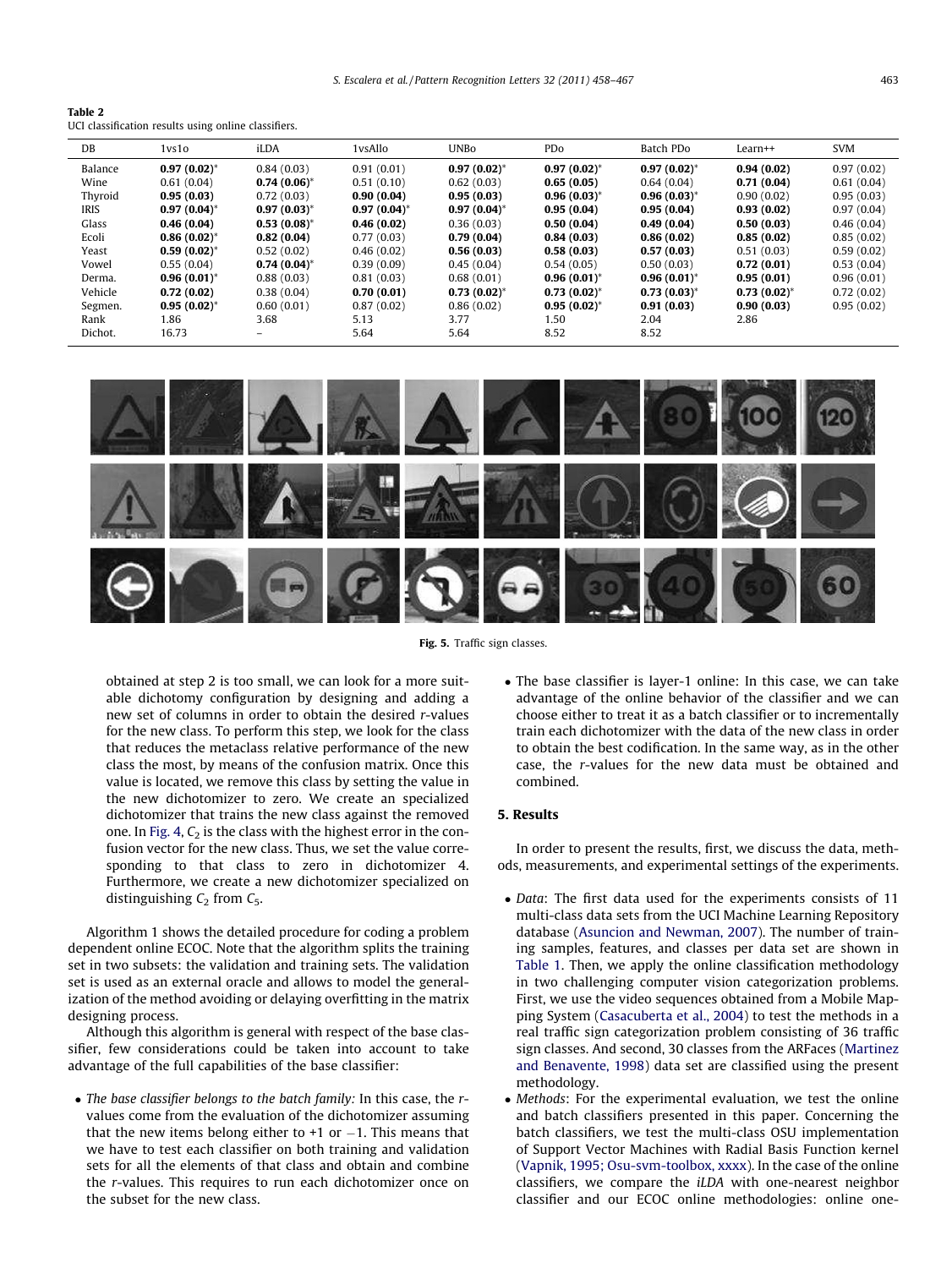<span id="page-6-0"></span>versus-all ECOC (1vsAllo), online unbalanced ECOC (UNBo), online one-versus-one ECOC (1vs1o), the Problem Dependent online ECOC (PDo), and the online Problem Dependent ECOC with batch base classifier (batch PDo). For all the ECOC strategies, the decoding is performed with the weighted decoding with Linear Loss-based function, as described in Section [3.1,](#page-2-0) to test the methods performances in the same conditions. We also provide a comparative with the incremental learn++ algorithm of [Muhlbaier et al. \(2009\)](#page-9-0).

- Measurements: To measure the performance of the different strategies, we apply stratified tenfold cross-validation and test for the confidence interval with a two-tailed t-test. We also use the Friedman and Nemenyi test to look for significant statistical differences between the methods' performances ([Demsar,](#page-9-0) [2006](#page-9-0)).
- Experimental settings: All the data used in the experiments is normalized to a hypercube with side length of one. The RBF SVM classifier is tuned via cross-validation, where the sigma and regularization parameters are tested from 0.05 increasing per 0.05 up to one and from one increasing per five up to 150, respectively. Once the multi-class SVM has been optimized, the optimal parameters for each data set are shared for all the classification strategies that use SVM as the base classifier and for the online version of SVM used in the PDo approach. The optimization for the PDo classifiers is done via cross-validation of  $\alpha$  on the validation set from 0.2 up increasing per 0.2 up to 0.8 and  $\epsilon$  is estimated from 0.05% increasing per 0.05 up to 0.4. All online multi-class experiments are solved by considering an initial 2-class problem and progressively increasing the number of classes by one.

## 5.1. Validation over UCI data sets

In order to understand the behavior of the different ECOC online strategies on different feature spaces, we classify the 11 UCI data

| Table 3 |  |                                                |  |
|---------|--|------------------------------------------------|--|
|         |  | Traffic signs data set classification results. |  |

sets of [Table 1](#page-4-0) with the online classifiers. The average accuracy and rankings are shown in [Table 2](#page-5-0). The asterisks mark the best performance and the values in bold correspond to the methods which fall within the 95% confidence interval of the best result. The rankings are obtained estimating each relative rank  $r_i^j$  for each data set i and each classification strategy  $j$ , and computing the mean ranking R for each classifier as  $R_j = \frac{1}{l} \sum_{i=1}^{l} r_i^j$ , where I is the total number of data sets. Thus, the smaller the ranking value, the best results the method achieves. The numbers in parenthesis correspond to the confidence interval computed using a two-tailed t-test. For comparison purposes, the last column in the table shows the SVM results trained as a multi-class off-line classifier, which are not used in the computation of the ranking and confidence interval. Notice that the best online method is the PDo, followed by the 1vs1o and the batchPDo. In addition, PDo compares favorably with the reference off-line SVM trained with the full set of classes, being their performance not statistically distinguishable in any dataset. In order to further analyze the results, we test for statistical significance applying the Nemenyi test ([Demsar, 2006](#page-9-0)): two techniques are significantly different if the corresponding average ranks differ by at least the critical difference value (CD):

$$
CD = q_{\alpha} \sqrt{\frac{k(k+1)}{6N}}, \tag{4}
$$

where  $q_\alpha$  is based on the Studentized range statistic divided by  $\sqrt{2}$ . In our case, when comparing seven methods  $(k = 7)$  in 11 experiments ( $N = 11$  data sets) with a confidence value  $\alpha = 0.10$ ,  $q_{0.10}$  = 1.41. Substituting in Eq. (4), we obtain a critical difference value of 1.29. Observing the ranks of each classifier in the global rank row of [Table 2,](#page-5-0) one can see that the only combination of methods for which the difference is smaller than the critical value of 1.29 is achieved when comparing the PDo approach, the batch PDo and online one-versus-one ECOC against the rest. Therefore, we can argue that these strategies are significantly better than the rest in the present experiments. Observe also that the mean number of

| 1vs1o          | 1vsALL      | <b>SVM</b> | iLDA       | $Learn++$  |
|----------------|-------------|------------|------------|------------|
| $0.98(0.01)^*$ | 0.95(0.02)  | 0.97(0.01) | 0.90(0.01) | 0.83(0.04) |
| 1.9            | 3.5         | 2.7        | 7.3        | 8.2        |
| 1vsAllo        | <b>UNBo</b> | <b>PDo</b> | batch PDo  |            |
| 0.94(0.01)     | 0.92(0.03)  | 0.95(0.02) | 0.93(0.03) |            |
| 5.4            | 6.2         | 3.4        | 4.9        |            |
|                |             |            |            |            |



Fig. 6. Traffic sign data set performance results.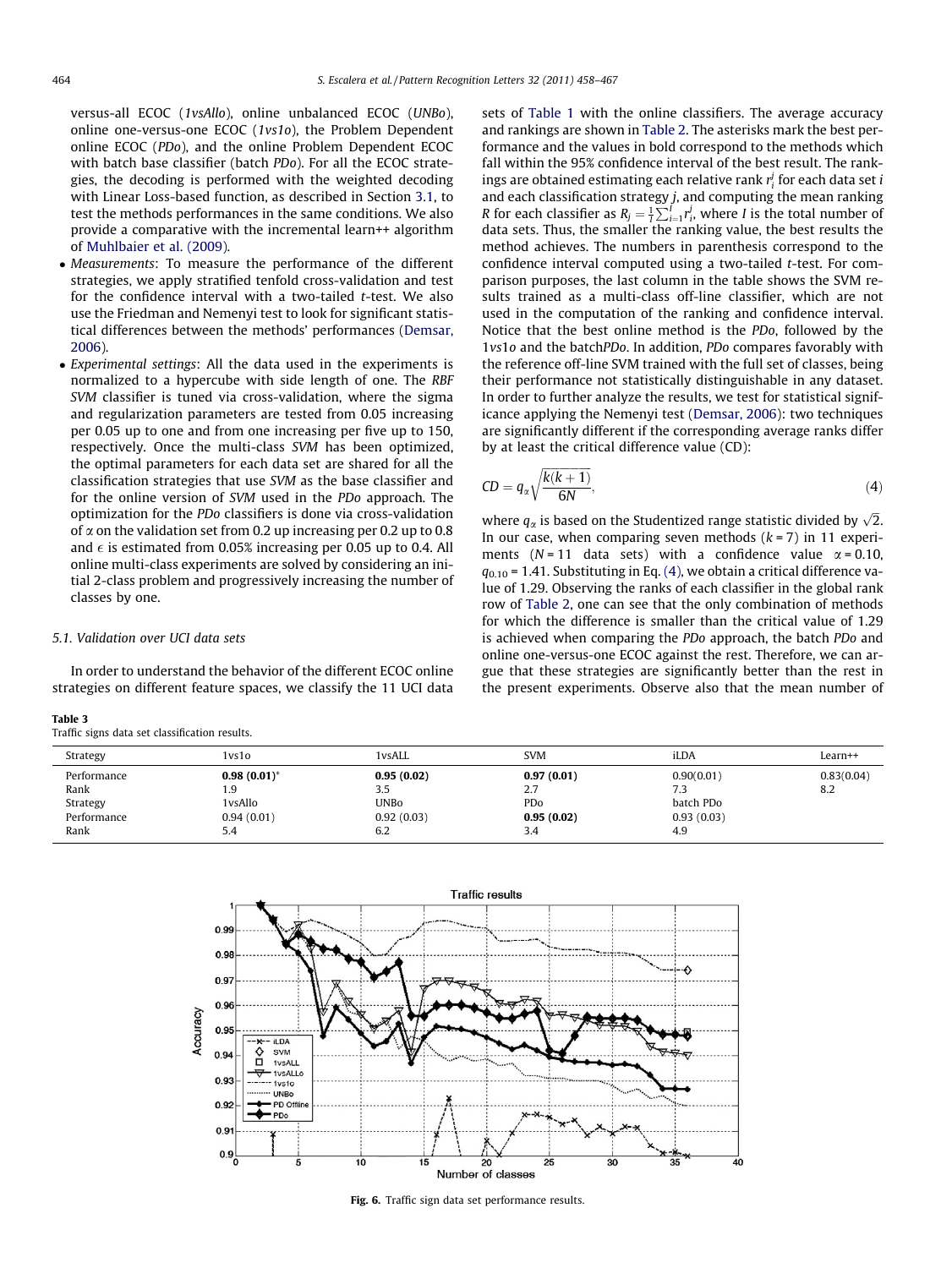dichotomizers in PDo and batch PDo is half the number of dichotomizers of the 1vs1o approach. We argue that this fact is important when considering computational resources. On the other hand, the mean ranks for the iLDA and Learn++ classifiers show that they offer better results than the online one-versus-all and unbalanced approaches for these data sets.

#### 5.2. Computer vision applications

In this section, we test the ECOC online methodology on two real challenging Computer Vision problems: traffic sign and face categorization.

## 5.2.1. Traffic sign categorization

For this first computer vision experiment, we use the video sequences obtained from the Mobile Mapping System of [Casacuberta](#page-9-0) [et al. \(2004\)](#page-9-0) to test the online ECOC methodology on a real traffic sign categorization problem. In this system, the position and orientation of the different traffic signs are measured with video cameras fixed on a moving vehicle. The system has a stereo pair of calibrated cameras, which are synchronized with a GPS/INS system. The result of the acquisition step is a set of stereo-pairs of images with their position and orientation information. From this system, a set of 36 circular and triangular traffic sign classes are obtained. Some categories from this data set are shown in [Fig. 5.](#page-5-0) The data set contains a total of 3481 samples of size  $32 \times 32$ , filtered using the Weickert anisotropic filter, masked to exclude the background pixels, and equalized to prevent the effects of illumination changes. These feature vectors are then projected into a 100 feature vector by means of PCA. More details of this system can be found in [Escalera et al. \(2010\)](#page-9-0).

The classification results of the traffic sign data set considering all the previous classification strategies and ranks are numerically and graphically shown in [Table 3](#page-6-0) and [Fig. 6,](#page-6-0) respectively. The ranks are computed taking into account each iteration of the 10-fold evaluation as a different experiment. On can see that the PDo and batch PDo strategies are close to the online one-versus-one and batch SVM strategies, meanwhile the online one-versus-all and unbalanced ECOC approaches are similar to the batch oneversus-all ECOC design.

In order to analyze if the difference between methods ranks are statistically significant, we apply the Friedman and Nemenyi tests. In order to reject the null hypothesis that the measured ranks differ from the mean rank, and that the ranks are affected by randomness in the results, we use the Friedman test. The Friedman statistic value is computed as follows:

$$
X_F^2 = \frac{12N}{k(k+1)} \left[ \sum_j R_j^2 - \frac{k(k+1)^2}{4} \right].
$$
 (5)

In our case, with  $k$  = 9 designs to compare,  $X_F^2 = 29.13$ . Since this value is undesirable conservative, Iman and Davenport proposed a corrected statistic:

$$
F_F = \frac{(N-1)X_F^2}{N(k-1) - X_F^2}.
$$
\n(6)

Applying this correction we obtain  $F_F = 5.15$ . With nine methods and ten experiments,  $F_F$  is distributed according to the  $F$  distribution with eight and 72 degrees of freedom. The critical value of F(8,72) for 0.05 is 2.02. As the value of  $F_F$  is higher than 2.02 we can reject the null hypothesis. Once we have checked for the non-randomness of the results, we can perform a post hoc test to check if one of the techniques can be singled out. For this purpose we use the previously commented Nemenyi test. In our case, when comparing nine methods with a confidence value  $\alpha$  = 0.10,  $q_{0.10}$  = 1.38. Substituting in Eq. [\(4\),](#page-6-0) we obtain a critical difference value of 1.69. Considering this CD value, only the 1vs1o, SVM, 1vsAll, and PDo methods can be singled out as the best methods in the traffic sign recognition experiment.

#### 5.2.2. Face classification

We applied the online ECOC methods described in this paper to a class-incremental face classification problem using the public AR Face database. The AR Face database [\(Martinez and Benavente,](#page-9-0) [1998\)](#page-9-0) is composed of 26 face images from 126 different subjects (70 men and 56 women). The images have uniform white background. The database has from each person two sets of images, acquired in two different sessions, with the following structure: one sample of neutral frontal images, three samples with strong changes in the illumination, two samples with occlusions (scarf and glasses), four images combining occlusions and illumination changes, and three samples with gesture effects. One example of each type is plotted in Fig. 7. For this experiment, we selected all the samples from 30 different categories (persons). The classification results and ranks applying the batch and online base classifiers are shown in [Table 4](#page-8-0) and [Fig. 8](#page-8-0), respectively. The ranks are computed taking into account each iteration of the 10-fold evaluation as a different experiment. The differences among strategies are similar to the previous cases. The better results are obtained by the online one-versus-one ECOC and batch SVM approaches, followed by the PDo and batch PDo strategies, respectively. Finally, the iLDA approach offers the less performance in this problem.

In order to analyze if the difference between methods ranks are statistically significant, we apply the previously described Friedman and Nemenyi tests. In our case, with  $k = 9$  designs to compare,  $X_F^2 = 26.04$ . Applying the corrected statistic of Iman and Davenport, we obtain  $F_F = 4.34$ . With nine methods and ten experiments,  $F_F$  is distributed according to the F distribution with eight and 72 degrees of freedom. The critical value of F(8,72) for 0.05 is 2.02.



Fig. 7. ARFaces data set classes. Examples from a category with neutral, smile, anger, scream expressions, wearing sun glasses, wearing sunglasses and left light on, wearing sun glasses and right light on, wearing scarf, wearing scarf and left light on, and wearing scarf and right light on.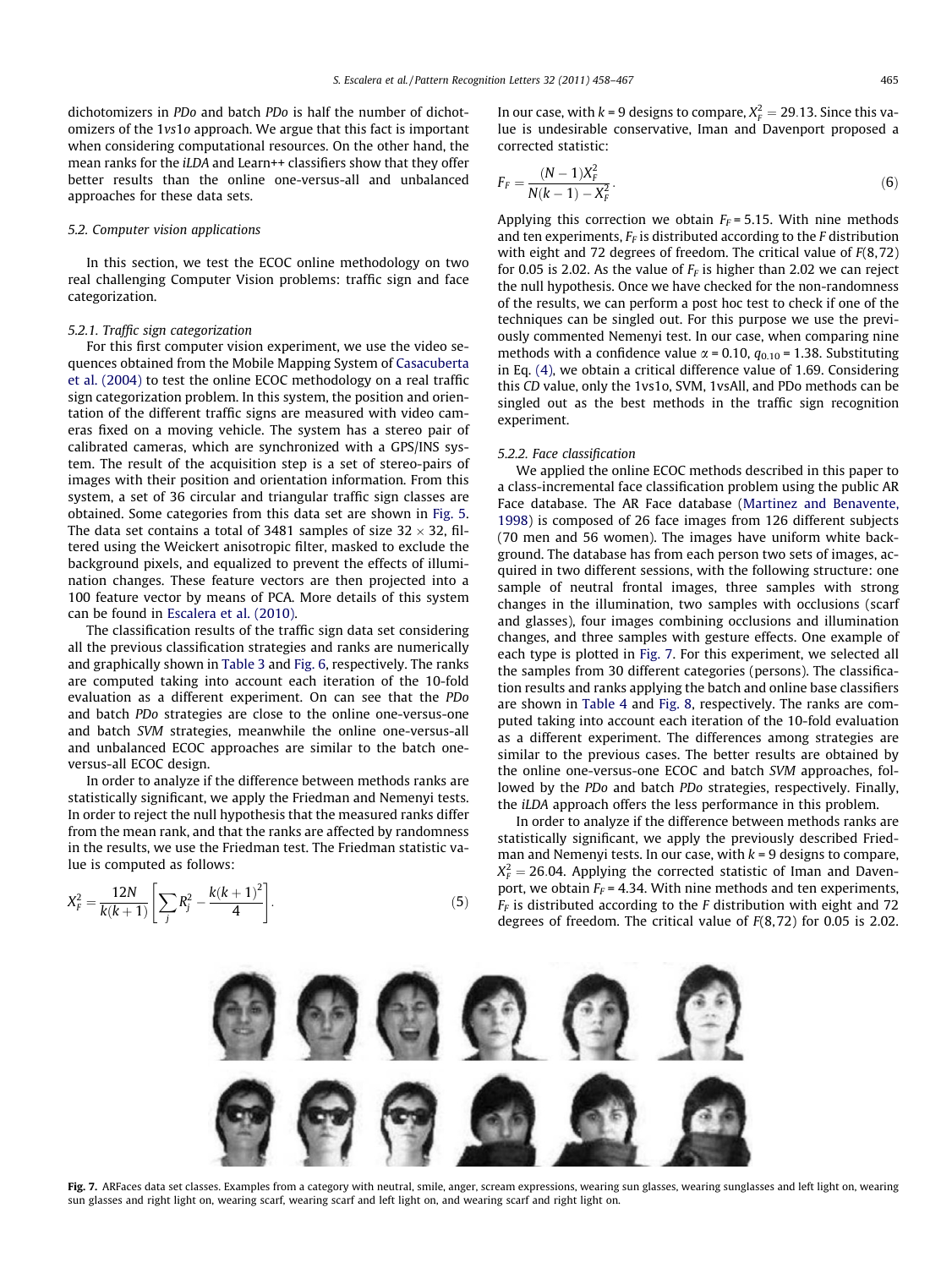<span id="page-8-0"></span>

| таріе 4                                   |  |
|-------------------------------------------|--|
| AR faces data set classification results. |  |

| Strategy    | 1vs1o          | 1 vsALL     | <b>SVM</b>     | iLDA       | Learn++    |
|-------------|----------------|-------------|----------------|------------|------------|
| Performance | $0.88(0.06)^*$ | 0.69(0.10)  | $0.88(0.06)^*$ | 0.49(0.09) | 0.72(0.08) |
| Rank        | 1.3            | 6.8         | 1.4            | 7.5        | 5.2        |
| Strategy    | 1 vsAllo       | <b>UNBo</b> | PDo            | batch PDo  |            |
| Performance | 0.68(0.10)     | 0.55(0.08)  | 0.83(0.07)     | 0.74(0.09) |            |
| Rank        | 6.9            | 6.7         | 2.1            | 3.8        |            |



Fig. 8. ARFaces data set performance results.

As the value of  $F_F$  is higher than 2.02 we can reject the null hypothesis. Once we have checked for the non-randomness of the results, we use the Nemenyi test. In this case, when comparing nine methods with a confidence value  $\alpha$  = 0.10,  $q_{0.10}$  = 1.38. Substituting in Eq. [\(4\)](#page-6-0), we obtain a critical difference value of 1.69. Considering this CD value, as in the previous computer vision experiment, only the 1vs1o, SVM, and PDo approaches can be singled out as the best methods in the ARFace categorization experiment. This result is specially significant in the face classification field, given that both 1vs1o and PDo achieve similar accuracies as the state-of-the-art batch SVM technique, where all data has been made available in training time. The contribution is twofold: (i) face recognition applications can usually manage large amounts of training samples that can only be faced using online learning strategies, and (ii) often only a small portion of the face recognition problem is known at the first training stage (limiting the availability of data), therefore we seek for online learning techniques that can accommodate new classes and fare equivalently to solving the whole classification problem.

In addition, we show in Fig. 8 the evolution of the mean classification accuracies with respect to the number of classes. Notice that the more classes are included in the problem, the less accuracy is obtained (large class classification problems are inherently more complex). Nevertheless, the proposed ECOC-based methodologies show increased stability as a function of the number of classes in comparison with the classic Feature Extraction + Nearest Neighbor approach (iLDA in the figure), where a decrease of a 20% in the accuracy is observed as the number of classes increases. We conjecture that the error induced by the addition of new samples can be better isolated in a ECOC approach than a NN classifier, where a few set of outliers in the training set can miss lead the classification of multiple samples.

## 6. Conclusions

In this paper, we proposed an online version for the Error Correcting Output Codes framework. Different alternatives to design online ECOC matrices for both online and batch base classifiers have been proposed. We have shown different applications where the online methodology can be applied. In the different scenarios, multi-class problems are solved by considering an initial 2-class problem and progressively increasing the number of classes. Moreover, these online results have been compared with multi-class batch classifiers by learning directly the whole set of classes. We have proposed and compared four online ECOC approaches. The two first approaches, the problem independent online oneversus-all (1vsAllo) and unbalanced ECOC (UNBo), do not take into account the knowledge of the problem domain, so the analysis of the data before the ECOC matrix is designed is not required. Moreover, these two strategies yield a relatively small length codewords, since only K classifiers are required for an K-class problem. The 1vsAllo approach requires the use of an online base classifier, whereas the UNBo approach can work with either online and batch base classifiers. In the experimental section, we found that in most cases these two approaches tend to the results of the batch oneversus-all approach. A third problem-independent online ECOC approach has been proposed, the one-versus-one (1vs1o). In this case, the 1vs1o provides a successful way to use either batch and online